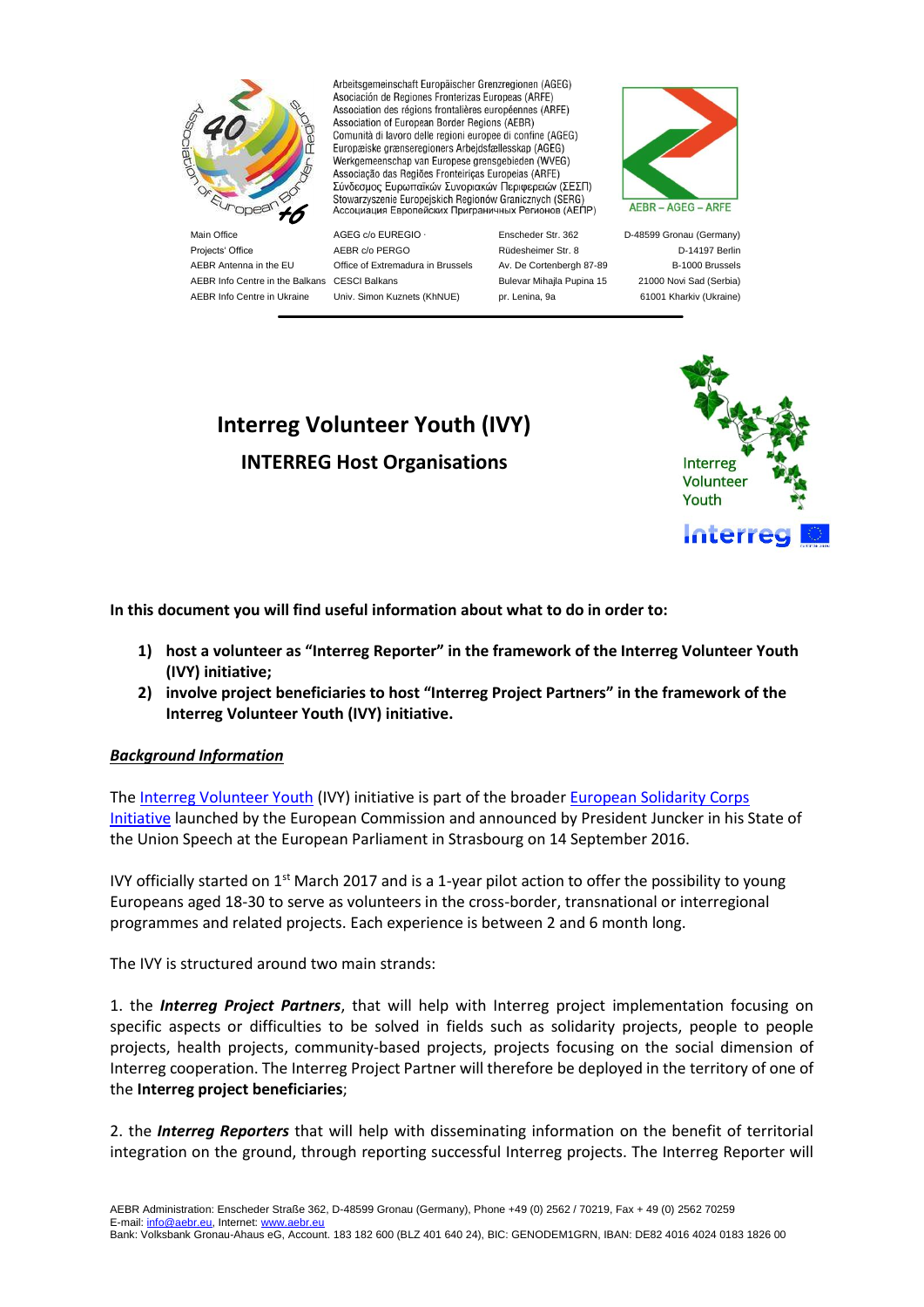therefore be deployed either in the offices of the **Interreg Managing Authorities and/or the Interreg Joint Secretariats.** 

Support and visibility through volunteering are the leitmotiv of this initiative.

The [Association of European Border Regions](http://www.aebr.eu/en/) (AEBR) has the great pleasure and honour to manage IVY on behalf of the European Commission because of its great experience in the field of EU project management, its wide network across most European borders as well as its interest to support European youth and boost values such as solidarity and cooperation among Europeans of all ages.

## *Why should Interreg Programmes & Projects host a volunteer?*

The initiative is aimed at involving young volunteers to support, promote and report the concrete achievements of Interreg programmes and projects, as well as generally promote cooperation across European borders and related values such as solidarity.

### **All Interreg Programmes & Projects are strongly encouraged to host volunteers because:**

- **1)** a young motivated **volunteer could significantly support their activities** in a unique and valuable way by providing a **fresh, dynamic and effective approach** to the implementation/communication of INTERREG results.
- **2)** they would significantly **increase their visibility** towards European Institutions, the other Interreg Programmes & Projects as well as the broader European public and especially young Europeans and local communities and institutions.
- **3)** they would **"make a difference" in some young Europeans´ lives** as IVY will give volunteers the opportunity to familiarise with the Interreg programmes and projects, **make them aware** of the many benefits of collaboration among EU internal borders as well as **enhance their sense of European solidarity, citizenship and civic engagement**. Moreover, thanks to the IVY, volunteers will acquire a unique experience of personal growth as well as enhancing and gaining skills that they can employ in their future experiences.
- **4) it is very easy to join the initiative**: AEBR takes care of financially support volunteers and provides a comprehensive insurance coverage to the volunteer onsite. Moreover, AEBR also organises a pre-departure training for volunteers and remains at the volunteer´s and host organisation´ s disposal during the whole experience.

#### *What to do in order to host an Interreg Reporter*

In case you are interested in hosting Interreg Reporters, **you will need to fill in the Programme Note**  (sent to you in a separate document) and **send it to Ms. Alessandra Cardaci [\(ivy@aebr.eu\)](mailto:ivy@aebr.eu) who is the Project Manager of this initiative at the AEBR.**

#### *What to do in order to host an Interreg Project Partner*

- **1. Circulate this document among your Interreg project beneficiaries and send them the Project Note** (sent to you in a separate document) so that they can host Interreg Project Partners and join this exciting pilot project. They can send the Note directly to **Ms. Alessandra Cardaci [\(ivy@aebr.eu\)](mailto:ivy@aebr.eu).** *OR:*
- **2. Send a list of projects** (with contact details) **that fit the scope of IVY to Ms. Alessandra Cardaci [\(ivy@aebr.eu\)](mailto:ivy@aebr.eu)** so that she can contact them directly, if you prefer.